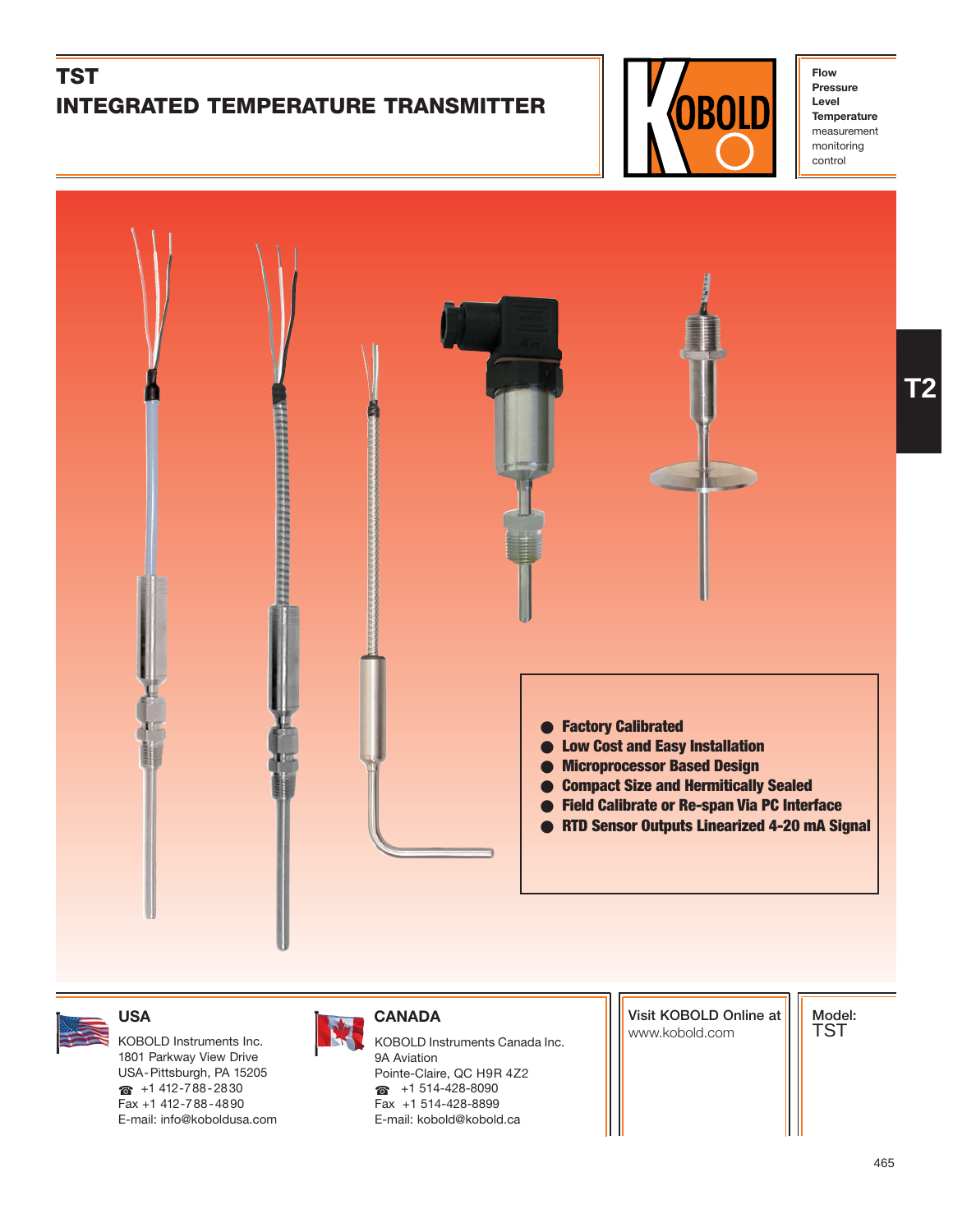

#### **Features**

- 4-20 mA Transmitter Integrated Into Temperature Sensor
- Hermetically Sealed Electronics
- Easily Re-programmable Via PC or Factory Calibrated
- Low Cost and Easy Installation
- Highly Stable and Accurate Microprocessor Based Design

The TST series integrated temperature transmitter is one of the most advanced designs in the market today. The transmitter section is integrated and hermetically sealed into the head of the sensor. For this reason, the TST does not require a separate transmitter housing. The microminiature transmitter assembly fits into a low profile socket which is only 2 inches long!

#### **Calibration and Re-calibration**

The TST comes factory calibrated to a standard measuring range or any customer specified range. The unique feature of the hermetically sealed transmitter is that it is able to be calibrated in the field, using a cable and Windows™ compatible software package. Temperature range, temperature offset, burnout options and other features can be selected without the need for recalibration. Of course, software also allows for calibration features. The ability to field calibrate a sealed integrated temperature transmitter is the place where the TST leaves the competition behind.

#### **Industrial and Sanitary Versions**

The TST is available in either NPT threaded or Tri-clamp versions. Special finishes for food and dairy industry are standard. The hermetically sealed transmitter and external cables will withstand the harshest washdowns.



### **TST Series Integrated Temperature Transmitter**

#### **Specifications**

| Available Measuring       |                             |
|---------------------------|-----------------------------|
| <b>Ranges:</b>            | $-58$ to 120 $\degree$ F to |
|                           | 0 to 1100°F                 |
| <b>Maximum Pressure</b>   |                             |
| <b>Threaded Version:</b>  | <b>1500 PSIG</b>            |
| <b>Tri-clamp Version:</b> | 500 PSIG                    |
|                           |                             |
| Measuring Probe           |                             |
| <b>Material:</b>          | 316 stainless steel         |
| <b>Probe Finish:</b>      | Ra 32 compliant             |
|                           | with 3A standard            |
|                           | 09-08 #4 finish             |
| <b>Cable Materials:</b>   | PVC, teflon or              |
|                           | stainless steel             |
|                           | armored teflon              |
| <b>RTD Type:</b>          | Pt-100, class B,            |
|                           | $\alpha = 0.00385$          |
|                           |                             |

### **Electrical Specifications**

| <b>Output Type:</b><br><b>Power Requirement:</b> | 4-20 mA 2-wire<br>9-30 VDC loop |
|--------------------------------------------------|---------------------------------|
|                                                  | powered                         |
| Max. Loop<br><b>Resistance:</b>                  |                                 |
|                                                  | $50(V_{\text{supply}} + 10)$    |
| <b>Accuracy:</b>                                 | $\pm 0.1\%$ of Span             |
| <b>Zero Drift:</b>                               | $\pm 0.025\%$ /°F               |
| <b>Span Drift:</b>                               | $\pm 0.025\%$ /°F               |
| <b>Ambient</b>                                   |                                 |
| <b>Temperature Range:</b>                        | -40 to 158°F                    |
| <b>Electrical Connection</b>                     |                                 |
| Standard:                                        | 6 ft. jacketed                  |
|                                                  | cable                           |
| <b>Optional:</b>                                 | DIN 43650.                      |
|                                                  | Hirschmann Plug                 |
|                                                  | or 6 ft. jacketed               |
|                                                  | cable with 1/2"                 |
|                                                  | NPT conduit hub                 |
|                                                  |                                 |
| <b>Electrical Protection:</b>                    | NFMA 6P                         |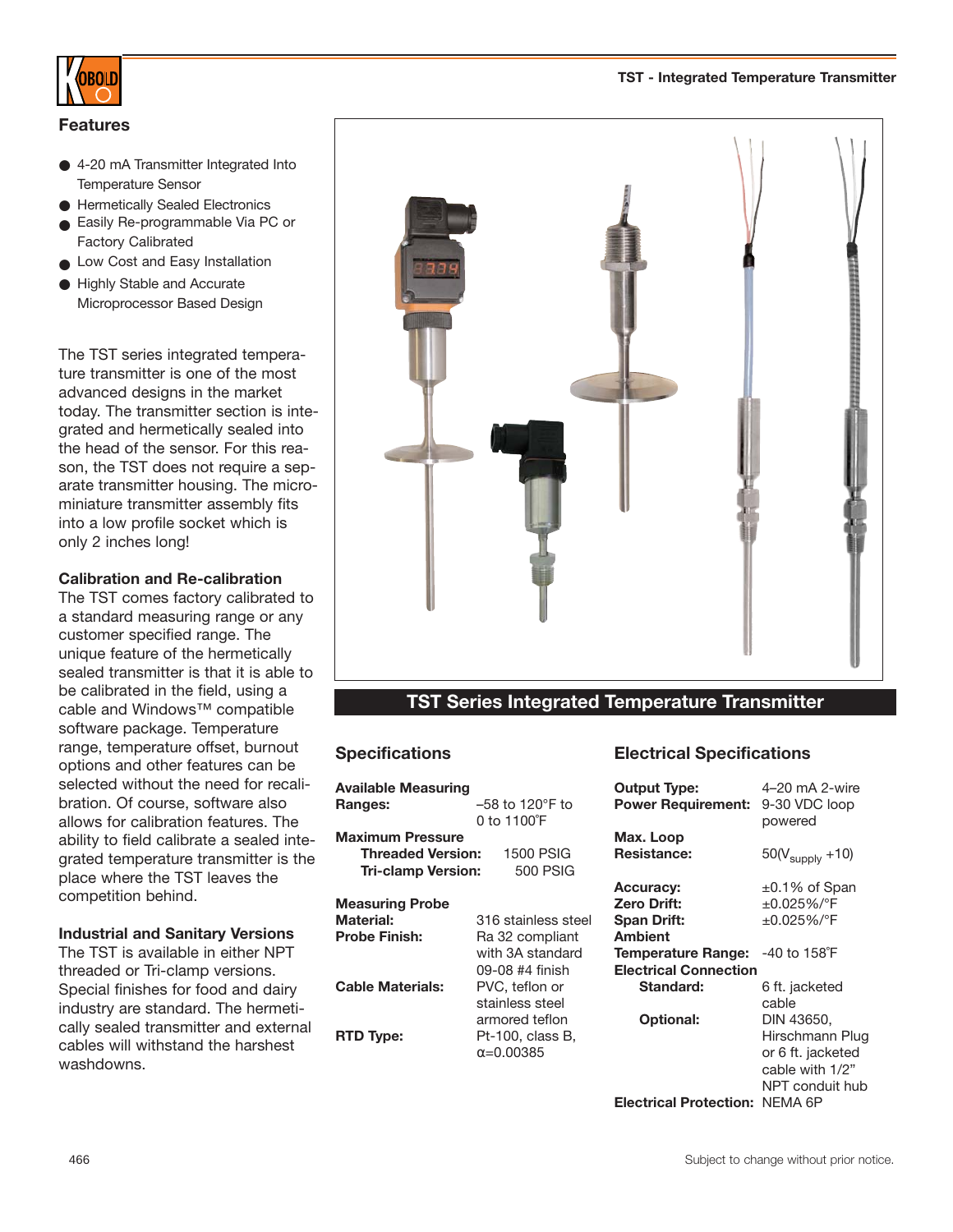#### **TST - Ordering Information**